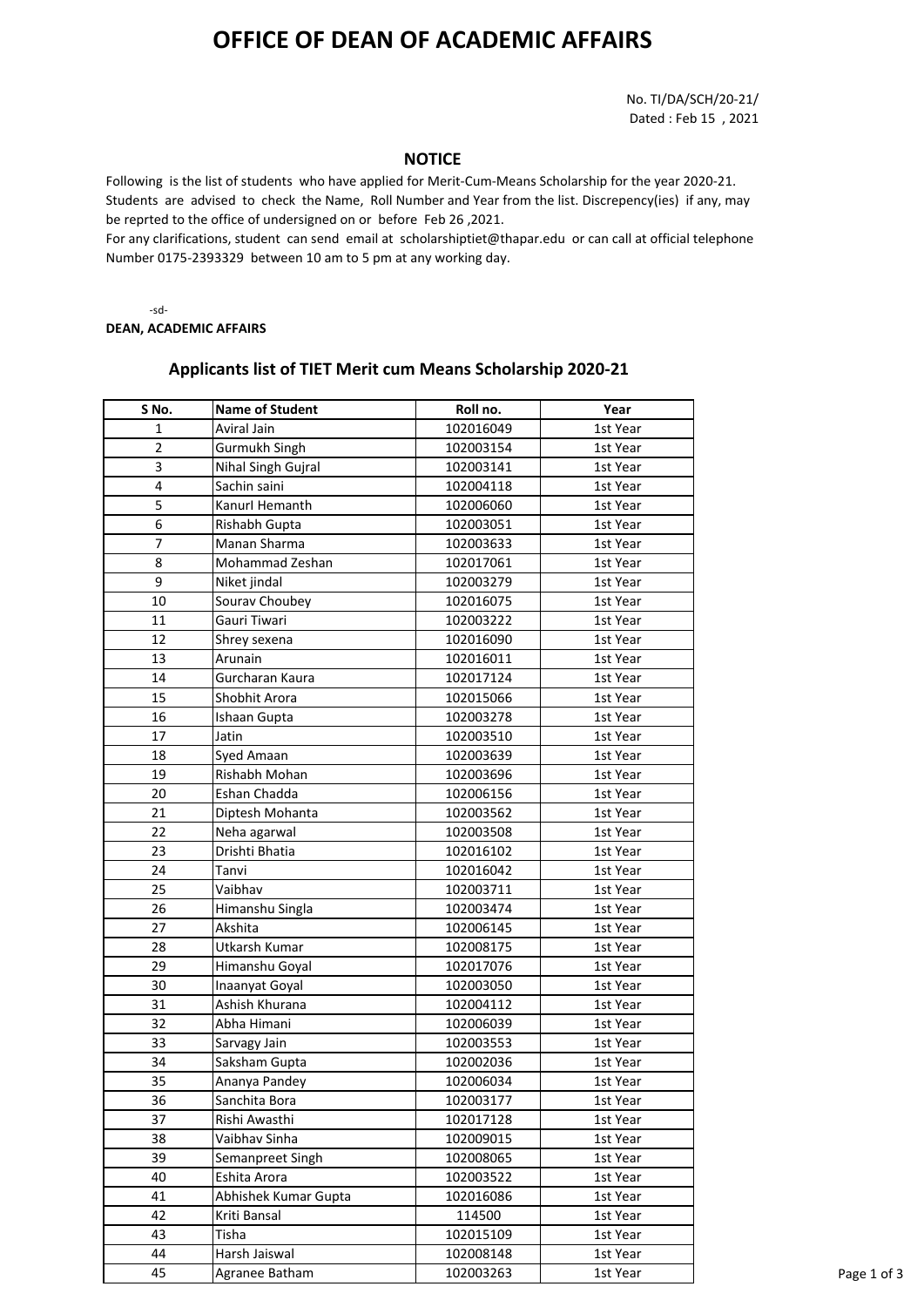| 46  | Chandan Dhingra           | 102005042        | 1st Year               |
|-----|---------------------------|------------------|------------------------|
| 47  | Darpan Kumar Mittal       | 102003716        | 1st Year               |
| 48  | Phalit Jotwani            | 4020006044       | <b>BE-MBA-Ist Year</b> |
| 49  | Rishabh Raj               | BE (MBA)-156903  | BE-MBA -Ist Year       |
| 50  | Paras Bakshi              | 101917118        | 2nd Year               |
| 51  | Banaj                     | 101916008        | 2nd Year               |
| 52  | Harsimran Kaur            | 101903288        | 2nd Year               |
| 53  | Shubh garg                | 101905111        | 2nd Year               |
| 54  | Prakhar Tandon            | 101918053        | 2nd Year               |
| 55  | Sanchita                  | 701903021        | 2nd Year               |
| 56  | Harjot singh              | 101903201        | 2nd Year               |
| 57  | Shrey garg                | 101953015        | 2nd Year               |
| 58  | Nandita                   | 101917191        | 2nd Year               |
| 59  | Jashandeep singh          | 101916123        | 2nd Year               |
| 60  | Alwinder singh            | 101917042        | 2nd Year               |
| 61  | Moti Rattan Gupta         | 102083061        | 2nd Year               |
| 62  | Shivam Jindal             | 101903539        | 2nd Year               |
| 63  | Sidhant narula            | 101915224        | 2nd Year               |
|     |                           |                  |                        |
| 64  | Nikhil Modgil             | 101903388        | 2nd Year               |
| 65  | Aneesh Gupta              | 101903040        | 2nd Year               |
| 66  | Tanya Sood                | 101915140        | 2nd Year               |
| 67  | Prince                    | 101916056        | 2nd Year               |
| 68  | Pratham kabir sood        | 101909051        | 2nd Year               |
| 69  | Kabir watts               | 101918017        | 2nd Year               |
| 70  | Avishek Choudhary         | 101906136        | 2nd Year               |
| 71  | Udit Narayan Pandey       | 101902125        | 2nd Year               |
| 72  | Rishika                   | 101953022        | 2nd Year               |
| 73  | Snehitha Mulapalli        | 101917176        | 2nd Year               |
| 74  | Himanshu Goyal            | 101917178        | 2nd Year               |
| 75  | Sumit Khurana             | 101956008        | 2nd Year               |
| 76  | Jasnoor Kaur              | 101916114        | 2nd Year               |
| 77  | Snehil Sarangal           | 101967001        | 2nd Year               |
| 78  | Shubham Tiwari            | 101916126        | 2nd Year               |
| 79  | Ashish Kumar Jha          | 101905118        | 2nd Year               |
| 80  | <b>Bhuvnesh Arora</b>     | 101917151        | 2nd Year               |
| 81  | Sanchit Goyal             | 101903528        | 2nd Year               |
| 82  | Shubham Mittal            | 101906086        | 2nd Year               |
| 83  | Atul Singh Khatkar        | 101902100        | 2nd Year               |
| 84  | Vivekanand Singh          | 101904003        | 2nd Year               |
| 85  | Mandlem Chakrapani        | 101906058        | 2nd Year               |
| 86  | Rohit Jain                | 101903706        | 2nd Year               |
| 87  | Abhay Goyal               | 101904121        | 2nd Year               |
| 88  | Rakshit                   | 102083022 (LEET) | 2nd Year               |
| 89  | Shivam Kumar              | 102083012 (LEET) | 2nd Year               |
| 90  | Divya Goel                | 101953024        | 2nd Year               |
| 91  | Nachiketa                 | 101806141        | 3rd Year               |
| 92  | Naman Bansal              | 101804078        | 3rd Year               |
| 93  | Smyle Sethi               | 101815077        | 3rd Year               |
| 94  | Cherukuri Jaswant         | 101806036        | 3rd Year               |
| 95  | Kashish                   | 101808142        | 3rd Year               |
| 96  | <b>Anand Pandey</b>       | 101803264        | 3rd Year               |
| 97  | Shivansh Kumar            | 101803103        | 3rd Year               |
| 98  | Garushi                   | 101803709        | 3rd Year               |
| 99  | Ankush sood               | 101803381        | 3rd Year               |
| 100 | Adit aggarwal             | 101803147        | 3rd Year               |
| 101 | Ravindranath prasad Yadav | 101806079        | 3rd Year               |
| 102 | Ishtkeerat singh          | 101803694        | 3rd Year               |
| 103 | Sejal Gupta               | 101803452        | 3rd Year               |
| 104 | Sagar Rohal               | 101803433        | 3rd Year               |
| 105 | Bibekpreet singh          | 101803272        | 3rd Year               |
| 106 | Ujjwal Gupta              | 101803597        | 3rd Year               |
| 107 |                           | 101816051        |                        |
|     | Shambhavi Sahay           |                  | 3rd Year               |
| 108 | Satyam sheel              | 101803077        | 3rd Year               |
| 109 | Shubham Kumar             | 101804038        | 3rd Year               |
| 110 | Arjun Grover              | 101816046        | 3rd Year               |